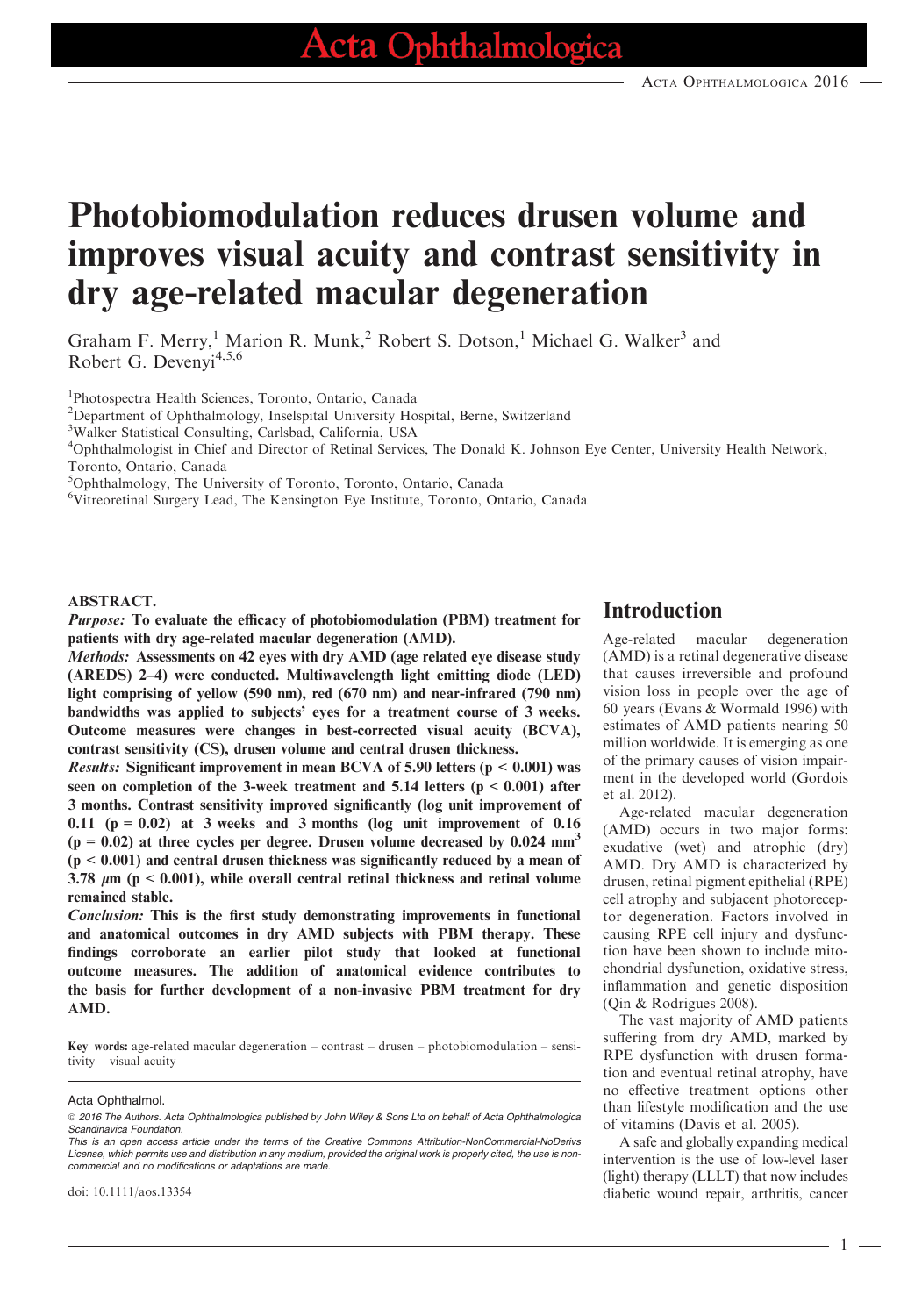radiation protection (oral mucositis), dental, sports medicine and skeletal muscle disorders (trauma and pain). Low-level laser therapy exerts its beneficial effects through increased blood flow and stimulation of cellular functions, a process called photobiomodulation (PBM).

Photobiomodulation (PBM) involves the use of visible to near-infrared (NIR) light (500–1000 nm) produced by a laser or non-coherent light sources such as light emitting diodes (LEDs) applied to the body to produce beneficial cellular effects. Light in this range penetrates tissue depending on the wavelength and stimulates cellular function via activation of photoacceptors (Rojas et al. 2008; Tata & Waynant 2010; Rojas & Gonzalaz-Lima 2011).

Published studies demonstrate that mitochondrial cytochrome C oxidase (CCO) is a key photoacceptor of light at these wavelengths andimproves blood flow and ATP formation, enhances  $O<sub>2</sub>$ binding and reduces oxidative stress and inflammation (Karu et al. 1995; Karu & Kolyakov 2005; Wong-Riley et al. 2005).

Although early studies identified mitochondrial CCO as an endogenous photoacceptor for PBM, the cellular and molecular mechanisms underlying PBM are better understood. Recent findings provide important new insight. First, nitric oxide has been implicated. Second, CCO, an enzyme known to reduce oxygen to water at the end of the mitochondrial respiratory chain, has been shown to have a new enzymatic activity – the reduction of nitrite to nitric oxide. This nitrite reductase activity is elevated under hypoxic conditions but also occurs under normoxia. And third, low-intensity light regulates nitric oxide synthesis by CCO without altering its ability to reduce oxygen. From these findings, Poyton and Ball have proposed that CCO functions in PBM by regulating nitric oxide, a signalling molecule which can then function in both intra- and extracellular signalling pathways. They also propose that the effectiveness of PBM is under the control of tissue oxygen and nitrite levels (Poyton & Ball 2011).

Previous reports have suggested that phagocytosis is reduced by agerelated increased oxidative stress in AMD. Investigations on PBM in the human retinal pigment epithelial (ARPE-19) cell lines demonstrate PBMimproved phagocytosis, which is reduced under oxidative stress (Fuma et al. 2015).

Multiple preclinical animal models of ocular disease or disorders show PBM to be beneficial. These effects include reductions in damage observed in methanol toxicity, laser burn, complement factor H knockout inflammatory, bright light damage, retinitis pigmentosa and diabetic retinopathy animal models (Eells et al. 2003; Albarracin et al. 2011; Tang et al. 2013; Gkotsi et al. 2014). Photobiomodulation (PBM) can increase mitochondrial ATP, replication, density and activity and increase RNA and protein synthesis (Passarella & Karu 2014).

McDaniels has reported the effect of PBM using 590/870-nm light on the expression of VEGF in 0- and 4-week cultured human RPE cells where up to a sevenfold decrease in VEGF expression was seen. McDaniels also reported the response of PBM using 670-nm light on the revitalization of RPE cells after an acute high-dose blue light injury. Following blue light insult at 30 J/cm<sup>2</sup>, it was observed that 90% of RPE cells died. This is in contrast to the 5% of cells that died with blue light insult followed by red light therapy (LED photomodulation 'reverses' acute retinal injury, ASLMS Conference, 2006).

Ivandic and Ivandic show clinically that PBM with a laser diode aimed at the macular area significantly improves visual acuity in a case series of both dry and wet AMD subjects. Visual acuity (VA) in the control group remains unchanged. No adverse effects were observed in patients undergoing PBM therapy (Ivandic & Ivandic 2008).

Merry et al. have previously presented results of a PBM pilot study in a small cohort of dry AMD patients, The Toronto and Oak Ridge Photobiomodulation Study for Dry Age-Related Macular Degeneration (TORPA) that demonstrated statistically significant improvements in early treatment diabetic retinopathy study (ETDRS) bestcorrected visual acuity (BCVA) and contrast sensitivity (CS) (PBM as a new treatment for dry AMD, ARVO, 2012). Further, PBM has recently been shown to reduce non-central diabetic macular oedema in a case series (Tang et al. 2014).

Therefore, a growing body of evidence suggests that PBM treatment could have a beneficial role in dry AMD, a condition characterized by mitochondrial dysfunction, oxidative stress and inflammation within the RPE cell layer, choriocapillaris and neuroretina.

We report the findings from 42 eyes in an interventional, longitudinal case series. This study evaluated functional and pathological end-points including retinal and drusen morphology using Spectral domain-Optical coherence tomography (SD- OCT). We demonstrate that PBM has the potential to significantly improve both functional clinical and morphological outcomes in dry AMD.

## Materials and Methods

#### Patient selection and setting

Subjects  $\geq 50$  years of age with dry AMD were eligible for study participation and were enrolled at the practices of Drs. Merry and Devenyi within a time period of 2011–2015.

Subjects were treated off-label with availableLEDinstruments approved for other indications by the FDA and Health Canada. Subjects who met the inclusion criteria and gave written informed consent underwent PBM with three treatment sessions per week for 3 weeks. Optical coherence tomography retinal images and fundus autofluorescence (FAF) were obtained at baseline (BL), immediately following the initial 3-week treatment course at visit 1 and at a subsequent visit at 3 months (visit 2). Formal data collection with independent OCT and FAF analysis was conducted to evaluate both clinical and anatomical benefits of PBM. The study analysis protocol was approved by the Chesapeake Investigational Review Board and performed in adherence to the guidelines of the Declaration of Helsinki.

Inclusion criteria were dry AMD, AREDS grades (according to the American Academy of Ophthalmology) 2, 3 and 4 [geographic atrophy (GA), no choroidal neovascularization (CNV)] and a BCVA of letter score 50 (logMAR 1.0, Snellen 20/200) or better. A wide range of dry AMD categories were included as the study goal was to explore the potential benefit of PBM in varying stages and severity of AMD. Subjects with previous/active wet AMD, a history of epilepsy, other retinal diseases, significant media opacity and cataracts worse than grade 2 (LOCS III) were excluded.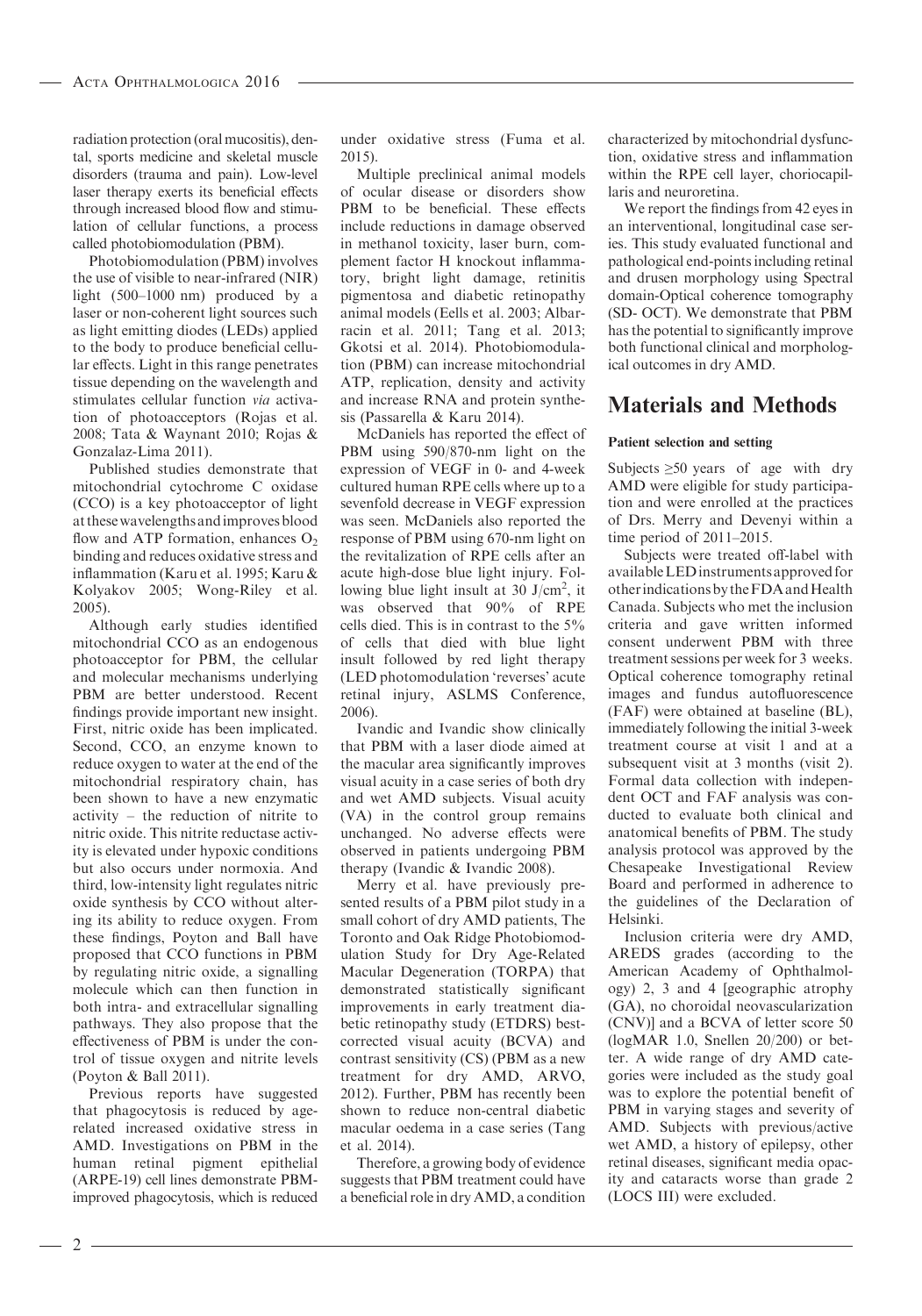#### PBM intervention

After carefully and extensively reviewing the available literature and the so far proposed mode of actions of the different evaluated wavelengths, the authors decided to use a multiwavelength approach as this would potentially affect different cellular targets and should therefore confer greater benefit than a single wavelength. Two separate devices were required to provide the multiple wavelengths. Both devices were FDA and Health Canadaapproved for other conditions.

The PBM intervention consisted of three distinct wavelengths in the yellow (590 nm), red (670 nm) and NIR (790 nm) range, chosen for their benefits on cellular targets involved in the disease process.We utilized LED units consisting of the Warp10 (Quantum Devices, Newark, OH, USA) and the Gentlewaves (Light Bioscience, Virginia Beach, VA, USA) instruments. The PBM treatment parameters for the Warp10 were wavelength  $670 \pm 15$  nm delivering  $50-$ 80 mW/cm<sup>2</sup> (4–7.68 J/cm<sup>2</sup>) for 88  $\pm$  8 seconds, and for the Gentlewaves were wavelengths of 590  $\pm 8$  nm at 4 mW and  $790 \pm 60$  nm at 0.6 mW, both for 35 seconds, pulsed at 2.5 Hz (250 milliseconds on, 150 milliseconds off) delivering 0.1  $J/cm<sup>2</sup>/treatment$ .

All subjects were treated in both eyes with the two devices used sequentially at each treatment visit in nine sessions over a 3-week period. The treatment parameters delivered to the subjects were identical at each session.

#### Study variables

The primary clinical efficacy end-points were change from BL in BCVA

and CS. The anatomical end-points were change in SD-OCT and FAF parameters.

All subjects were assessed with standardized ETDRS BCVA at a 4-m distance (Precision Vision, Woodstock, IL, USA) recorded as correct letters scored. The letter score reported conforms to the WHO ICO report – Sydney April 2002 with a scale of 100 correct letters equivalent to logMAR: 0, decimal: 1.0 and Snellen: 20/20. Contrast sensitivity was assessed at 1.5, 3.0 and 6.0 cycles per degree (cpd) (Stereo Vision Optec 6500; functional acuity contrast test (FACT)) recorded as log CS for each cycle per degree. Subjects were tested by the same examiner at all visits under identical conditions in his private practice office.

Subjects were assessed with  $20 \times 20$ high-resolution SD-OCT volume scans consisting of 25 section scans  $(250 \mu m)$ distance between each scan, nine frames averaged) and with 488-nm FAF (Spectralis OCT, Heidelberg Engineering, Heidelberg, Germany). Subsequent SD-OCT scans were performed using the TruTrack<sup>TM</sup> (Heidelberg Engineering GmbH, Heidelberg, Germany) function to allow exact comparison of retina and drusen volume. Measurements included aligned mean central retinal thickness (CRT), aligned mean retinal volume (RV), GA lesion area, drusen/ reticular pseudodrusen (RPD) volume and mean central drusen/RPD thickness.

Optical coherence tomography (OCT) and FAF scans were carefully reviewed by an independent imaging expert for the presence of drusen, RPD, GA, vitelliform lesions and for irregularity

and disruption of the external limiting membrane (ELM), ellipsoid zone (EZ) and interdigitation zone (IZ) at each visit. Fundus autofluorescence images were reviewed for the presence of GA and vitelliform lesions.

Drusen in SD-OCT scans were defined as focal deposits of divergent reflectivity and of variable size between the RPE and the Bruch membrane (Spaide & Curcio 2010). Drusenoid RPE detachments, defined as RPE elevations  $\geq$ 350  $\mu$ m, were included in the drusen volume measurements. Reticular pseudodrusen (RPD) were defined as small hyper-reflective deposits located in the subretinal space (Spaide & Curcio 2010). Geographic atrophy on SD-OCT was identified when there was absence/loss of the RPE, the EZ and ELM together with enhanced choroidal signal and concomitant loss of the outer plexiform layer (Sayegh et al. 2011). Vitelliform lesions were identified when there were homogenous hyper-reflective lesions located in the subretinal space (Chowers et al. 2015).

The individual retinal layers were automatically segmented with the IN-BUILT software (1.9.10.0, Heidelberg Engineering, Germany) (Ctori & Huntjens 2015). The segmentation line of the Bruch's membrane and the internal limiting membrane was inspected on each scan for correct alignment and manually corrected if needed to achieve valid RV and CRT values. The automated, adjusted segmentation line of the RPE was carefully examined for exact drusen alignment in each scan and in cases of incorrect segmentation adjusted (Fig. 1). The INBUILT software then automatically



Fig. 1. Representative images from two different patients showing characteristic pathologic changes. Semi-automated segmentation in optical coherence tomography (OCT) and geographic atrophy (GA) assessment in fundus autofluorescence (FAF) were performed. The left image (A) displays a representative drusen volume map of an AREDS 3 patient. Colour bars indicate ascending thickness values starting with  $0 \mu$ m (black). The image in the middle (B) demonstrates the drusen alignment in one representative OCT section scan of the same patient. The right image (C) illustrates the assessment of the GA area using FAF at 488 nm wavelength in a patient with central involving GA of an AREDS 4 patient. The GA is measured by manually marking the area of homogenous hypo-autofluorescence using the INBUILT Heidelberg software (yellow line).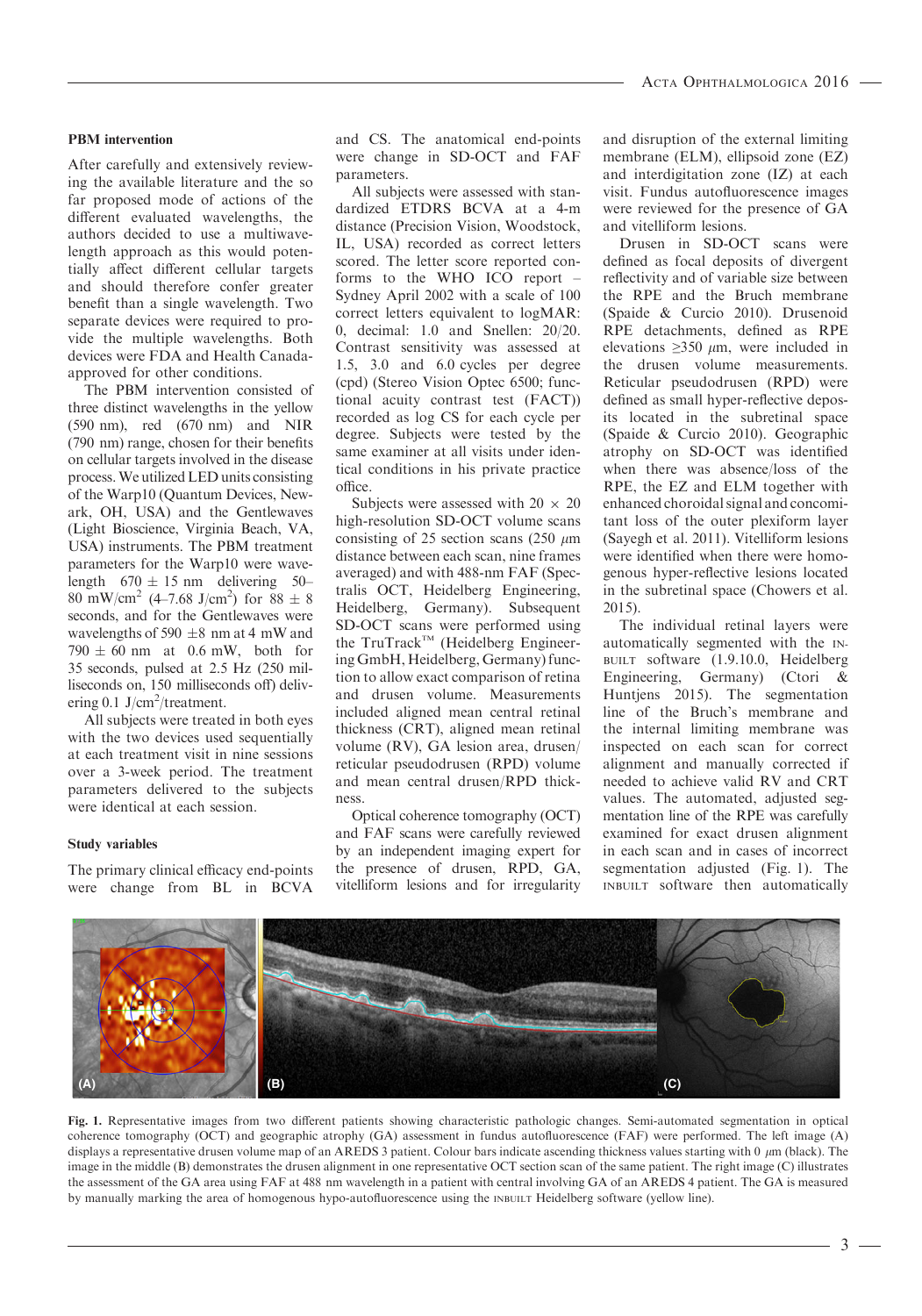calculated the total drusen volume and the mean central 1-mm drusen thickness within the ETDRS grid between the Bruch's membrane and the fitted RPE segmentation line (Fig. 1).

A 488-nm FAF image was employed to quantitatively assess GA. The area of homogenous hypo-autofluorescence on the FAF BL and subsequent images were manually marked using the IN-BUILT 'draw' command of the Heidelberg software. Analysis of the absolute GA lesion area as well as the square root of the area was used in order to allow growth comparison independent of initial lesion size (Fig. 1) (Yehoshua et al. 2011).

#### Statistical analyses

Statistical analyses were performed using <sup>R</sup> (The R Project for Statistical Computing;<https://www.r-project.org>) version 3.0 or higher. Linear mixedeffects analyses were performed using the <sup>R</sup> package nlme. Graphs were generated using the <sup>R</sup> package ggplot2. Data were analysed using random

Table 1. Baseline Disease Distribution according to AREDS Classification, and Study Outcome Measures.

| Baseline disease distribution according<br>to AREDS classification |                           |  |
|--------------------------------------------------------------------|---------------------------|--|
| AREDS classification                                               | Number of<br>eyes $(\% )$ |  |
| AREDS <sub>2</sub>                                                 | $9(21\%)$                 |  |
| AREDS 3                                                            | 20(48%)                   |  |
| AREDS <sub>4</sub>                                                 | 13 $(31\%)$               |  |
| GA                                                                 | 13 $(31\%)$               |  |
| <b>RPD</b>                                                         | 28(67%)                   |  |

Baseline clinical and functional outcome measures Study variables at BL (units) Mean  $\pm$  SD ETDRS (letters)  $86.29 \pm 11.36$ <br>CS 1.5 CPD (log CS)  $1.36 \pm 0.17$ CS 1.5 CPD (log CS)  $1.36 \pm 0.17$ <br>CS 3.0 CPD (log CS)  $1.50 \pm 0.23$ CS 3.0 CPD (log CS)  $1.50 \pm 0.23$ <br>CS 6.0 CPD (log CS)  $1.54 \pm 0.20$  $CS 6.0$  CPD (log  $CS$ ) Drusen volume  $\text{mm}^3$ )  $0.46 + 0.14$ Central drusen thickness  $(\mu m)$  $35.12 \pm 36.58$ GA area  $\text{(mm}^2)$  $7.01 \pm 5.22$ CRT ( $\mu$ m) 278.67  $\pm$  47.60  $RV$  (mm<sup>3</sup>)  $8.04 \pm 0.78$ 

RPD = reticular pseudodrusen, SD = standard deviation, ETDRS = early treatment diabetic retinopathy study,  $CS =$  contrast sensitivity, CPD = cycles per degree, log CS = log contrast sensitivity, GA = geographic atrophy, CRT  $=$  central retinal thickness,  $RV =$  retinal volume.

intercept models with month as fixed effect, subjects as random effects and eye nested within subject. The random effects model is analogous to a paired ttest or repeated-measures analysis, but controls for correlation of treatment effects between eyes within subjects. We fit linear mixed-effects models accounting that the observations of eyes are not fully independent of one another as pairs of eyes are from the same subject. Two-sided p-values <0.05 were considered statistically significant.

### **Results**

The study evaluated 42 eyes from 24 subjects, 66–95 years of age (mean 78.0  $\pm$  7.83). There were 15 females and 9 males. Baseline AMD disease demographics are presented in Table 1. Thirteen subjects (31%) presented with GA of which nine subjects (21%) had definite foveal involvement visible on SD-OCT and FAF.

Baseline values of clinical and morphological parameters are given in Table 1.

All subjects had been taking AREDS supplementation prior to the intervention, and no changes were made to their current dosing regimen during the observational period.

Functional outcome measures of BCVA and CS showed a significant positive effect immediately following the treatment (Table 2, Fig. 2). Mean ETDRS BCVA score improved by 5.9 letters immediately post-treatment with a significant difference ( $p < 0.001$ ) that remained at a statistically significant level at visit 2 ( $p < 0.001$ ; Table 2, Fig. 2). A total of 11.9% of eyes treated

Table 2. Summary table of results.

| Measure                  | Comparison | Letter score increase    | p-value |
|--------------------------|------------|--------------------------|---------|
| <b>BCVA</b> letter score | BL to V1   | $+5.90$                  | < 0.001 |
| <b>BCVA</b> letter score | BL to V2   | $+5.14$                  | < 0.001 |
| Measure                  | Comparison | Log CS increase          | p-value |
| $CS$ 1.5 $CPD$           | BL to V1   | $+0.102$                 | 0.0113  |
| <b>CS 1.5 CPD</b>        | BL to V2   | $+0.080$                 | 0.0558  |
| $CS$ 3.0 $CPD$           | BL to V1   | $+0.109$                 | 0.0224  |
| $CS3.0$ CPD              | BL to V2   | $+0.166$                 | 0.0155  |
| $CS 6.0$ CPD             | BL to V1   | $+0.117$                 | 0.0029  |
| <b>CS 6.0 CPD</b>        | BL to V2   | $+0.10$                  | 0.0360  |
| Measure                  | Comparison | $mm3$ decrease           | p-value |
| Drusen volume            | BL to V1   | $-0.024$                 | < 0.001 |
| Drusen volume            | BL to V2   | $-0.029$                 | 0.0206  |
| Measure                  | Comparison | $\mu$ m change           | p-value |
| Central drusen thickness | BL to V1   | $-3.78$                  | < 0.001 |
| Central drusen thickness | BL to V2   | $-0.34$                  | 0.8781  |
| <b>CRT</b>               | BL to V1   | $-0.36$                  | 0.6872  |
| <b>CRT</b>               | BL to V2   | 3.39                     | 0.1422  |
| GA area                  | Comparison | mm change                | p-value |
| GA square root           | BL to V1   | $-0.021$                 | 0.2043  |
| GA square root           | BL to V2   | 0.026                    | 0.1618  |
| Measure                  | Comparison | mm <sup>3</sup> decrease | p-value |
| RV                       | BL to V1   | $-0.066$                 | 0.1133  |
| RV                       | BL to V2   | $-0.049$                 | 0.4639  |

BL = baseline, GA = geographic atrophy, early treatment diabetic retinopathy study letter score  $(BCVA = best-corrected visual acuity)$ ,  $CS = contrast sensitivity at 1.5, 3.0 and 6.0 cycles per$ degree (CPD, log units), drusen volume reduction (mm<sup>3</sup>), central retinal drusen thickness ( $\mu$ m), retinal volume  $(RV, mm^3)$  and central retinal thickness (CRT,  $\mu$ m).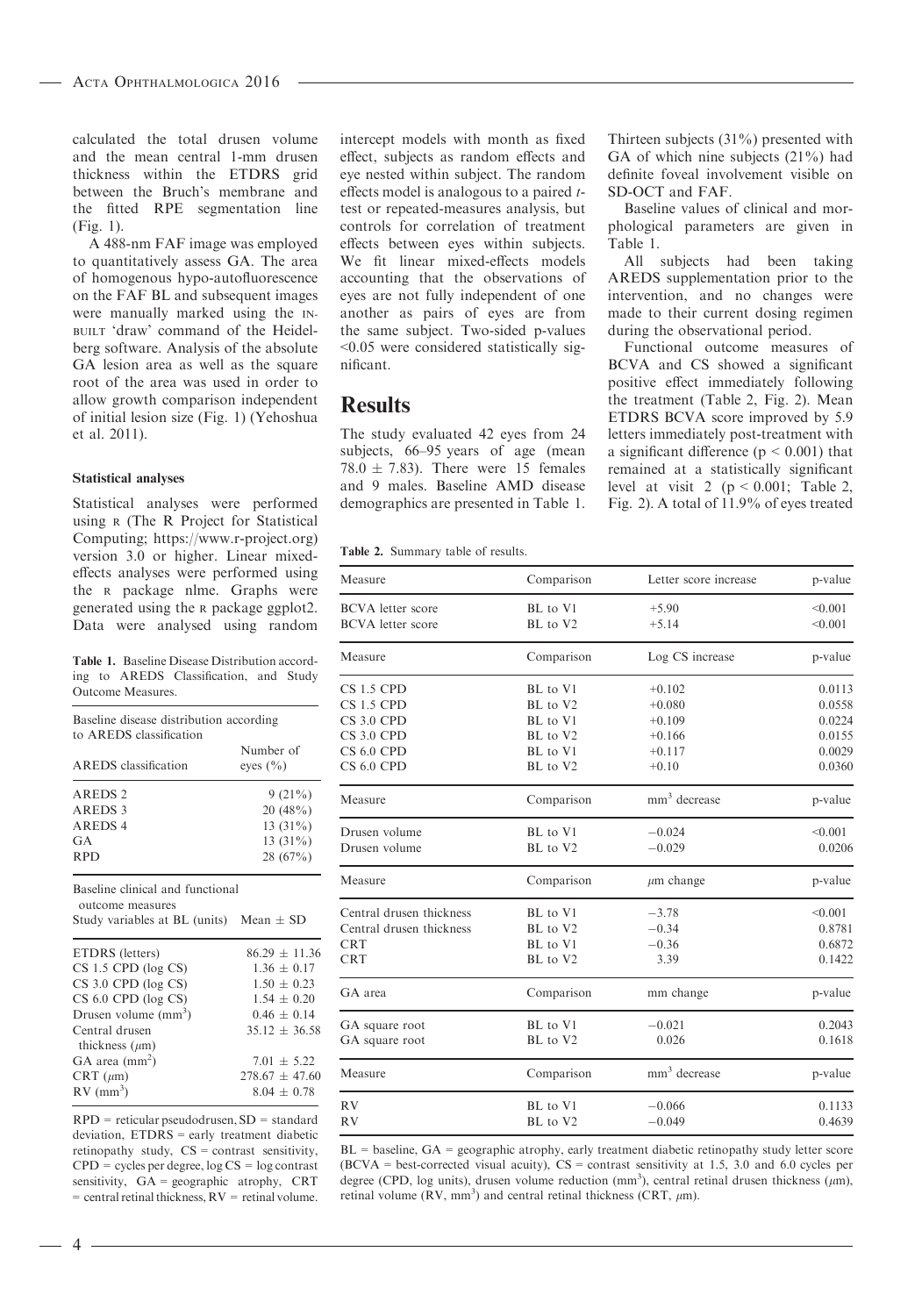

Fig. 2. (A) Photobiomodulation (PBM) leads to significant improvement in early treatment diabetic retinopathy study (ETDRS) letter score (absolute plot – jitter) in individual subjects. The bold dotted line indicates the overall mean. (B) Contrast sensitivity (CS; 3.0 CPD) in logCS change from baseline (BL) following PBM treatment (absolute plot – jitter) in individual subjects. The bold dotted line indicates the overall mean. (C) This panel indicates the percentage of eyes presenting with one, two and three line ETDRS letter gain at visit 1 ( = immediate post-treatment, 3 weeks after BL). (D) Drusen volume measurements in mm3 change from BL following PBM treatment (absolute plot – jitter) in individual subjects. The bold dotted line indicates the overall mean.

VA letter gain categorized by BL VA 100% 90% 80% 70% 60% 50% 40% 30% 20% 10% 0%  $60 - 69 (n = 5)$  $70 - 79 (n = 5)$  $80 - 89 (n = 13)$ ≥90 (n = 19)  $\blacksquare$  <5  $\blacksquare$  5 to 9  $\blacksquare$  10 to 14  $\blacksquare$  ≥15

Fig. 3. Visual acuity change in magnitude categorized by baseline (BL) VA scores. Eyes with a BL VA letter score of between 70 and 89 (Snellen equivalent of 20/80–20/32) appeared to respond to photobiomodulation treatment with a high percentage gaining greater than five letters. Eyes with lower (60–69 letters) or higher (≥90 letters) BL VA letter score were less likely to gain more than five letters.

gained more than two lines (≥11 ETDRS letters) and 59.5% of eyes achieved more than a one line increase from BL at visit 1 (Fig. 2). Contrast sensitivity was significantly improved at 1.5, 3.0 and 6.0 CPD at visit 1 immediately post-treatment with p-values of 0.01, 0.02 and 0.003, respectively (Table 2, Fig. 2). There was a significant correlation between CS and VA benefits (Pearson = 0.54; Spear $man = 0.6$ .

Further subgroup analysis of the BCVA data was employed to evaluate whether the BL score is indicative of the magnitude of change for potential improvement following PBM treatment. Although the linear regression analysis of the change in BCVA as a function of BL revealed that the BL score was not associated with the increase in visual acuity  $(r^2 = 0.049)$ ,  $p = 0.16$ , the majority of responders with greater than five letters improvement had a BL score of between 70 and 89 letters (Snellen equivalent of 20/80– 20/32) (Fig. 3). This group also had the greatest number of responders with a 15 or more letter gain. Patients with better  $(≥90$  letters) or lower  $(60-69)$ letters) BL scores were less likely to gain more than five letters (Fig. 4).

Outcome measures of drusen volume and central drusen thickness showed a significant reduction immediately following the 3-week treatment at visit 1  $(p < 0.001)$ . At visit 2, drusen volume was still significantly reduced ( $p = 0.02$ ; Table 2, Fig. 2). There were no significant changes in CRT, GA area or RV during the observational period.

Representative segmented section scans illustrating the drusen regression following therapy is given in Figs 4 and 5.

None of the patients developed new wet AMD or GA during the study analysis period of 3 months.

### **Discussion**

The previous TORPA study was the first to show improvement in functional parameters using LED light sources for dry AMD subjects (Merry et al., PBM for dry AMD, ARVO, 2012). Significant improvement in BCVA and CS was observed immediately following PBM and was maintained at 1 year. The results from the current study further corroborate the improvement in functional measures (BCVA and CS) seen in the earlier TORPA study and demonstrate the benefits of PBM to significant improvement in anatomical end-points of the disease. This has not been studied in any previous PBM intervention for AMD.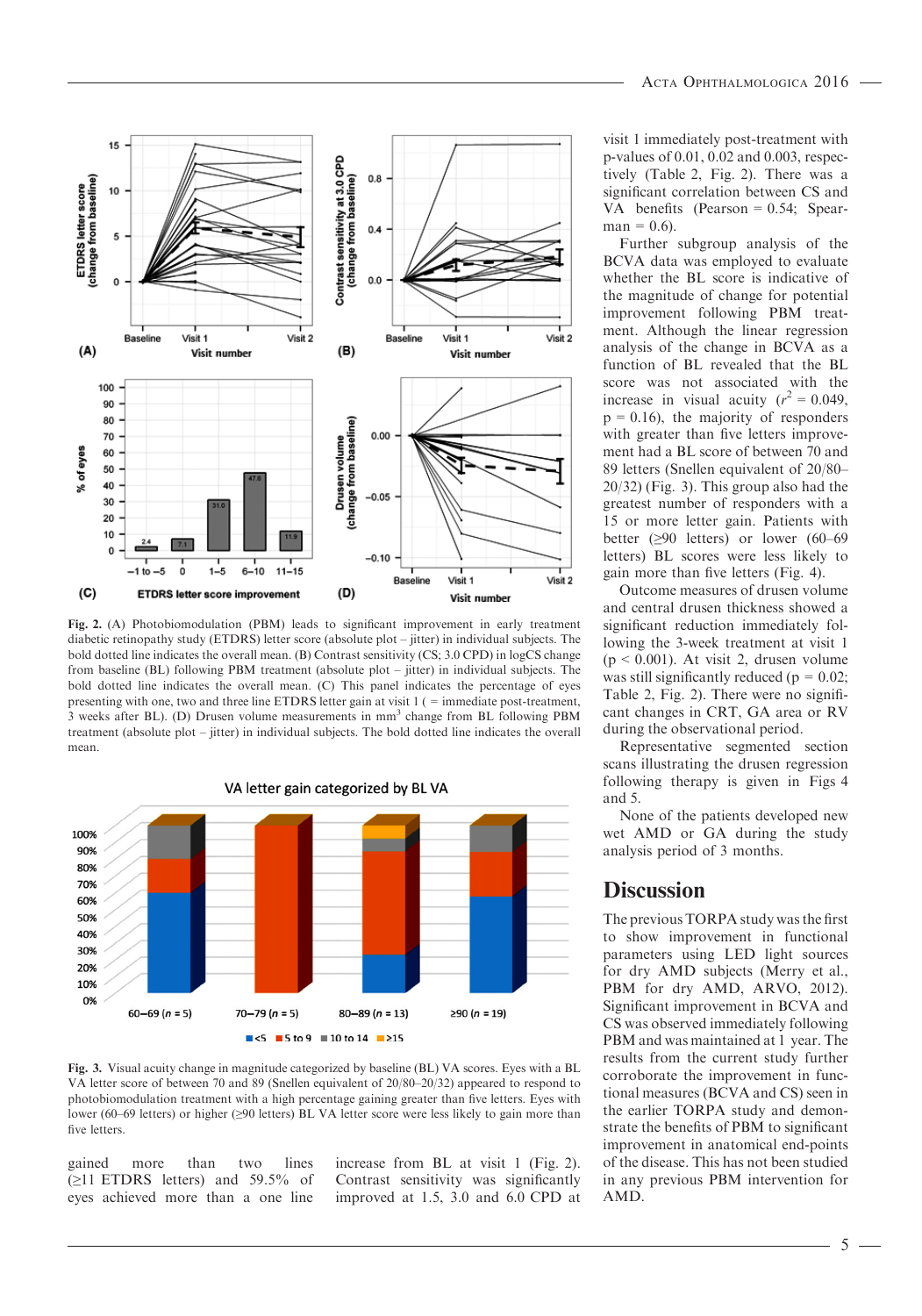

Fig. 4. Representative example of an eye categorized as AREDS 3 with mainly convex, homogenous and low reflective drusen larger than 125  $\mu$ m. Baseline (Top) shows a drusen volume of 0.39 mm<sup>3</sup> with a mean central 1-mm drusen with thickness of 29  $\mu$ m. Black numbers indicate the mean drusen thickness of each early treatment diabetic retinopathy study subgrid and red numbers indicate the corresponding drusen volume (mm<sup>3</sup>). Bottom: Follow-up examination at visit 1. Overall drusen volume as well as mean central drusen thickness has significantly decreased without new formation of geographic atrophy or disruption of the photoreceptor layers.



Fig. 5. An individual cut segmented subtraction scan showing significant drusen regression at 3 months following the treatment course.

Best-corrected visual acuity in dry AMD may remain stable or slowly decline without rapid vision loss. Therefore, a small visual gain in this patient cohort is clinically relevant. In

this case series, BCVA improved in over 90% of subjects with 59.5% achieving better than five letters and 11.9% achieving better than 10 letters on ETDRS BCVA testing, representing significant improvement in visual function. Early treatment diabetic retinopathy study BCVA testing measurements with a logMAR score change of 0.1 (five letters) has been shown to be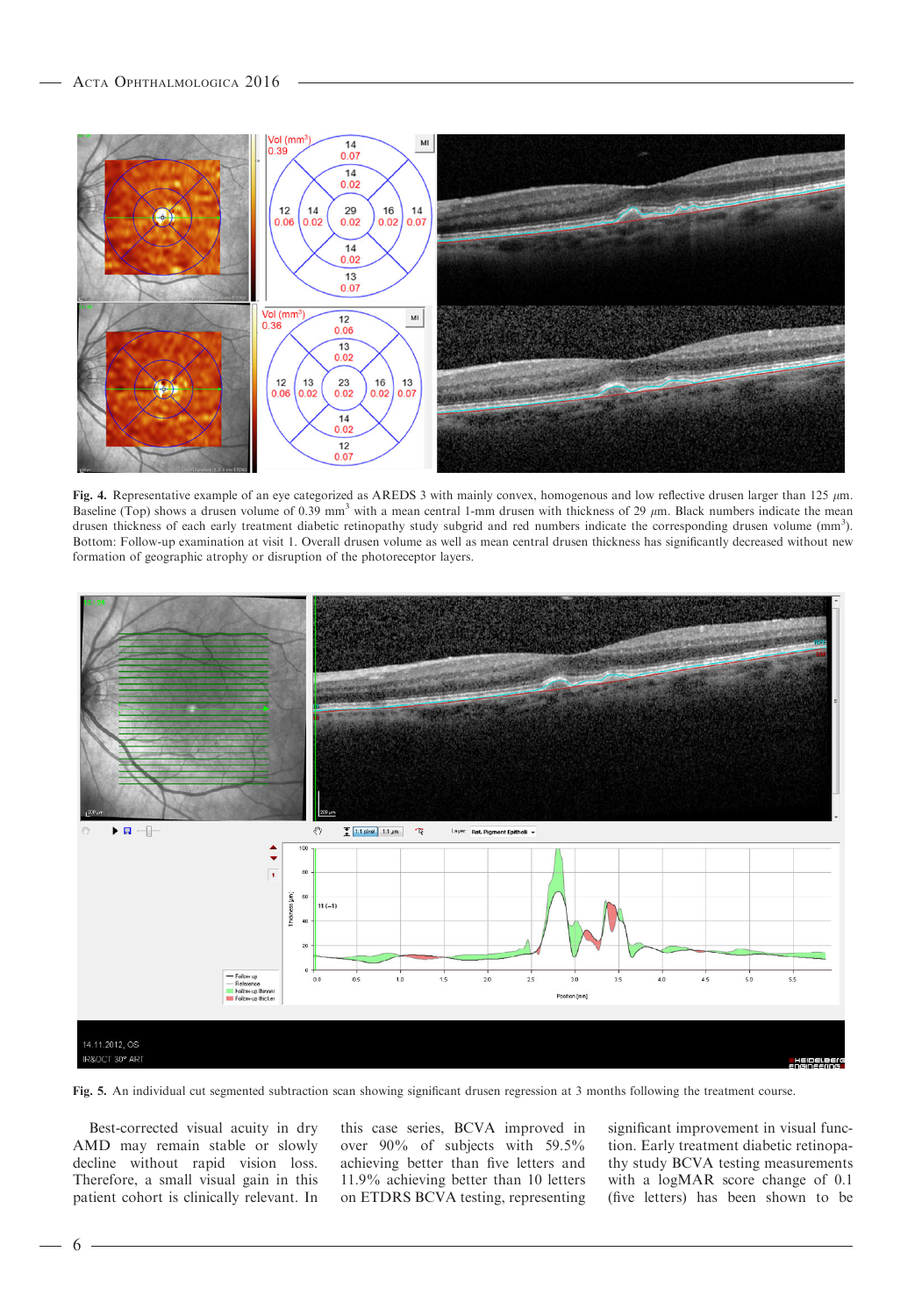statistically significant and clinically relevant (Elliott & Sheridan 1988). Based on 95% confidence intervals, a change in acuity of logMAR 0.2 (10 letters) from BL is unlikely to be related to measurement variability (Beck et al. 2003).

Interestingly, it would appear that those with good to fair vision (20/30– 20/80) benefited the most from PBM therapy. However, patients with BCVA both better and worse than this group at BL also showed benefit. This seems reasonable considering the ceiling effect in patients with a BCVA better than 20/32 and the fact that patients with a BL score worse than 20/80 already exhibit irreversible damage of the outer retina in the fovea. Improvements in CS were also significant and correlated to the improvements in BCVA.

The significant drusen reduction in association with functional improvement is particularly compelling. Our data clearly show a decrease in drusen volume and mean central drusen thickness. Although drusen formation and regression are in a constant process of change, we know from previous studies that the drusen area tends to increase even during a short period of time (Gregori et al. 2014). A short-term follow-up study analysing drusen area progression over 6 months has demonstrated a progression of 0.031 and 0.029 mm<sup>2</sup> on SD-OCT and CF, respectively (Gregori et al. 2014). Our data showed a mean regression of drusen volume of  $0.03$  mm<sup>3</sup> over a period of 3 months. While drusen regression and resolution can leave behind GA (Suzuki et al. 2015), drusen can also collapse and vanish without contributing to further photoreceptor and RPE irregularity and loss. In this study, none of the eyes developed new onset of EZ or IZ irregularities or new formation of RPE loss, indicating that drusen regressed without contributing to new GA formation.

Increase in drusen area (Sarraf et al. 1999) has previously found to be a significant predictive factor for the onset of late-stage AMD and the presence of RPD has been associated with a higher risk of late-stage AMD (Marsiglia et al. 2013; Alten & Eter 2015). Patients with RPD in this case series showed similar, significant treatment responses suggesting regression of disease.

Higher power lasers as well as subthreshold lasers have been used to affect drusen regression but did not show evidence to reduce the risk of developing CNV or GA. A metaanalysis on laser studies evaluating the functional and morphological efficacy of laser treatment in AMD has shown that laser may be effective to induce drusen reduction, but does not seem to reduce the development of CNV. A case series and a study utilizing subthreshold micropulse laser and nanosecond laser, respectively, in dry AMD patients have shown partial drusen regression but with no improvement in BCVA (Rykov et al. 2015).

In contrast to laser treatment, PBM utilizes very low energy levels causing no tissue damage. Photobiomodulation stimulates cellular processes that provide an approach to target the underlying degenerative pathology with disease-modifying potential. A recent review paper of PBM in retinal diseases has reported that the literature supports the conclusion that the low cost and non-invasive nature of PBM coupled with the first promising clinical reports and the numerous preclinical studies in animal models make PBM well poised to become an important player in the treatment of retinal disorders (Geneva 2016).

A randomized control group was not included as these patients were being treated in an off-label protocol with commercial instruments that were limited in flexibility to modify or mask treatments. Consideration was given to using just one of the subjects' eyes as a control; however, this was not acceptable to patients receiving the treatment and there is a possibility of systemic signalling and improvement in remote tissues with PBM. Therefore, it is most desirable to completely separate active patients from control in future studies. Examiner bias was mitigated by rigorously ensuring identical conditions at each visit for all patients with an experienced physician. Subgroup analysis should be considered preliminary and intriguing as the subject numbers are limited; however, significant positive conclusions can be drawn on the main end-points of ETDRS BCVA, CS and drusen reduction.

The data presented have formed the basis for a National Eye Institute partially funded grant to support a Health Canada- and IRB-approved, randomized, placebo (sham treatment), double-masked prospective, clinical trial that is currently enrolling in Toronto. The LIGHTSITE I trial is looking at similar clinical and anatomical end-points that are presented here with the addition of microperimetry and VFQ-25.

The present study demonstrated drusen reduction utilizing selected multiple wavelengths of LED sourced light that are non-thermal and shown to have anti-inflammatory, antioxidative, neuroprotective and anti-apoptotic benefits as evident in several in vitro and in vivo ocular models (Eells et al. 2003; Albarracin et al. 2011; Tang et al. 2013; Gkotsi et al. 2014). It is the combination of anatomical changes coincident with functional improvements that is most promising for PBM as a novel treatment for dry AMD. The clinical results to date provide the foundation for a novel non-invasive approach to the treatment of dry AMD.

### References

- Albarracin R, Eells J & Valter K (2011): Photobiomodulation protects the retina from light-induced photoreceptor degeneration. Invest Ophthalmol Vis Sci 52: 3582– 3592.
- Alten F & Eter N (2015): Current knowledge on reticular pseudodrusen in age-related macular degeneration. Br J Ophthalmol 99: 717–722.
- Beck RW, Moke PS, Turpin AH et al. (2003): A computerized method of visual acuity testing: adaptation of the early treatment of diabetic retinopathy study testing protocol. Am J Ophthalmol 135: 194–205.
- Chowers I, Tiosano L, Audo I, Grunin M & Boon CJ (2015): Adult-onset foveomacular vitelliform dystrophy: a fresh perspective. Prog Retin Eye Res 47: 64–85.
- Ctori I & Huntjens B (2015): Repeatability of foveal measurements using spectralis optical coherence tomography segmentation software. PLoS One 10: e0129005.
- Davis MD, Gangnon RE, Lee LY et al. (2005): The age-related eye disease study severity scale for age-related macular degeneration: AREDS report no. 17. Arch Ophthalmol 123: 1484–1498.
- Eells JT, Henry MM, Summerfelt P, Wong-Riley MT, Buchmann EV, Kane M, Whelan NT & Whelan HT (2003): Therapeutic photobiomodulation for methanol-induced retinal toxicity. Proc Natl Acad Sci U S A 100: 3439–3444.
- Elliott DB & Sheridan M (1988): The use of accurate visual acuity measurements in clinical anti-cataract formulation trials. Ophthalmic Physiol Opt 8: 397–401.

7